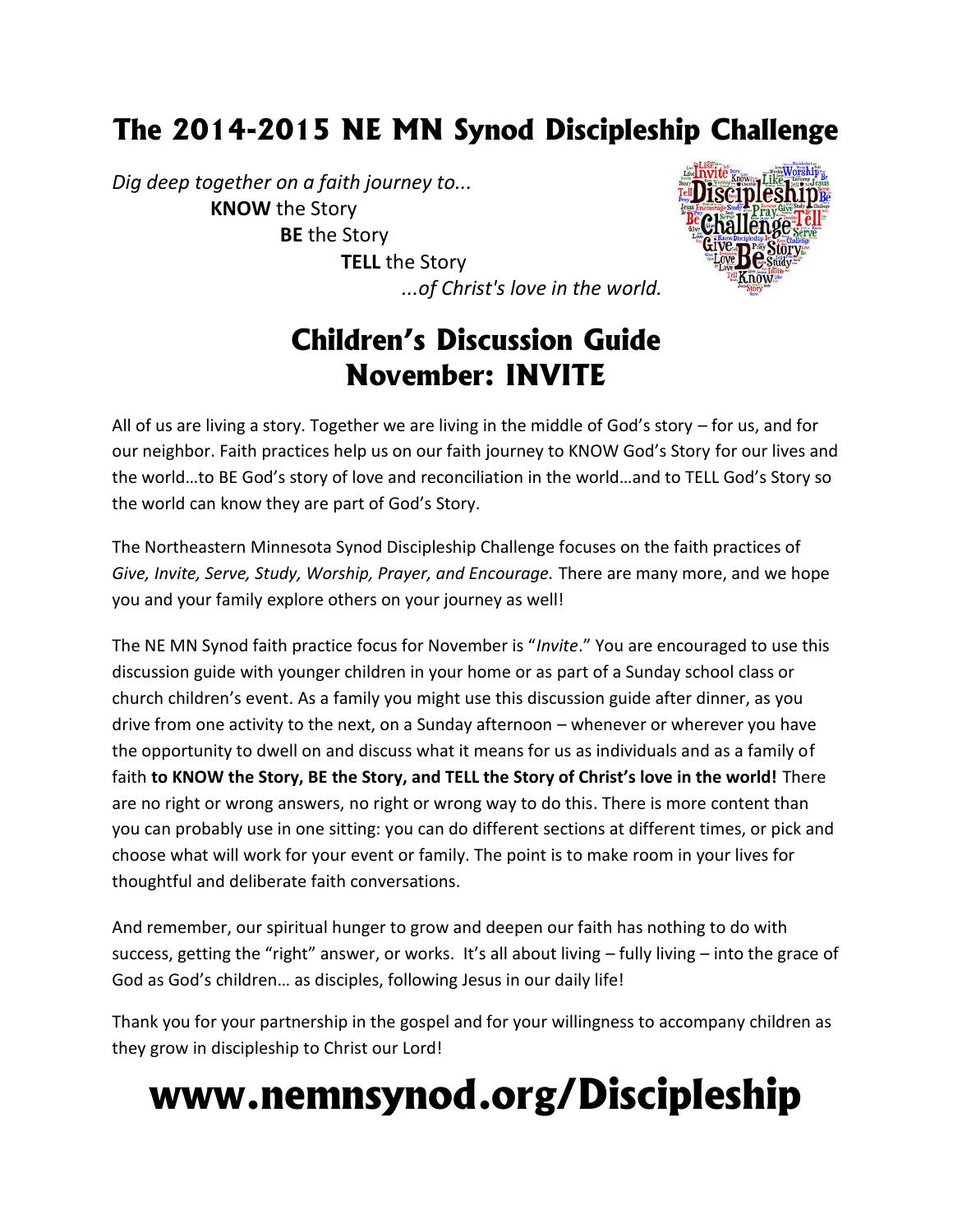# **NE MN Synod Discipleship Challenge:**

# **KNOW…BE…TELL the Story! November 2014 Children's Discussion Guide: INVITE**

# **KNOW the Story: How is the faith practice "invite" part of God's Story?**

### **Prior to your time together:**

Send out invitations to each child to join you for a special time together. Encourage them to bring their invitation with them to the event.

### **When children arrive, start with a short conversation:**

Raise your hand if you received an invitation to come here today. How did you feel when you got the invitation?

Did anyone not receive the invitation? How do you feel when you don't get invited to something that others are invited to?

What are some other things you have been invited to? Have you ever invited someone to something? How does it feel to invite someone to something special?

**As a large group READ:** John 1: 25-51 from your Bible or read the excerpt below.

*<sup>35</sup>The next day John again was standing with two of his disciples, <sup>36</sup>and as he watched Jesus walk by, he exclaimed, "Look, here is the Lamb of God!"*

*<sup>37</sup>The two disciples heard him say this, and they followed Jesus. <sup>38</sup>When Jesus turned and saw them following, he said to them, "What are you looking for?" They said to him, "Rabbi" (which translated means Teacher), "where are you staying?" <sup>39</sup>He said to them, "Come and see." They came and saw where he was staying, and they remained with him that day.*

*<sup>43</sup>The next day Jesus decided to go to Galilee. He found Philip and said to him, "Follow me." <sup>44</sup>Now Philip was from Bethsaida, the city of Andrew and Peter. <sup>45</sup>Philip found Nathanael and said to him, "We have found him about whom Moses in the law and also the prophets wrote, Jesus son of Joseph from Nazareth." <sup>46</sup>Nathanael said to him, "Can anything good come out of Nazareth?" Philip said to him, "Come and see."*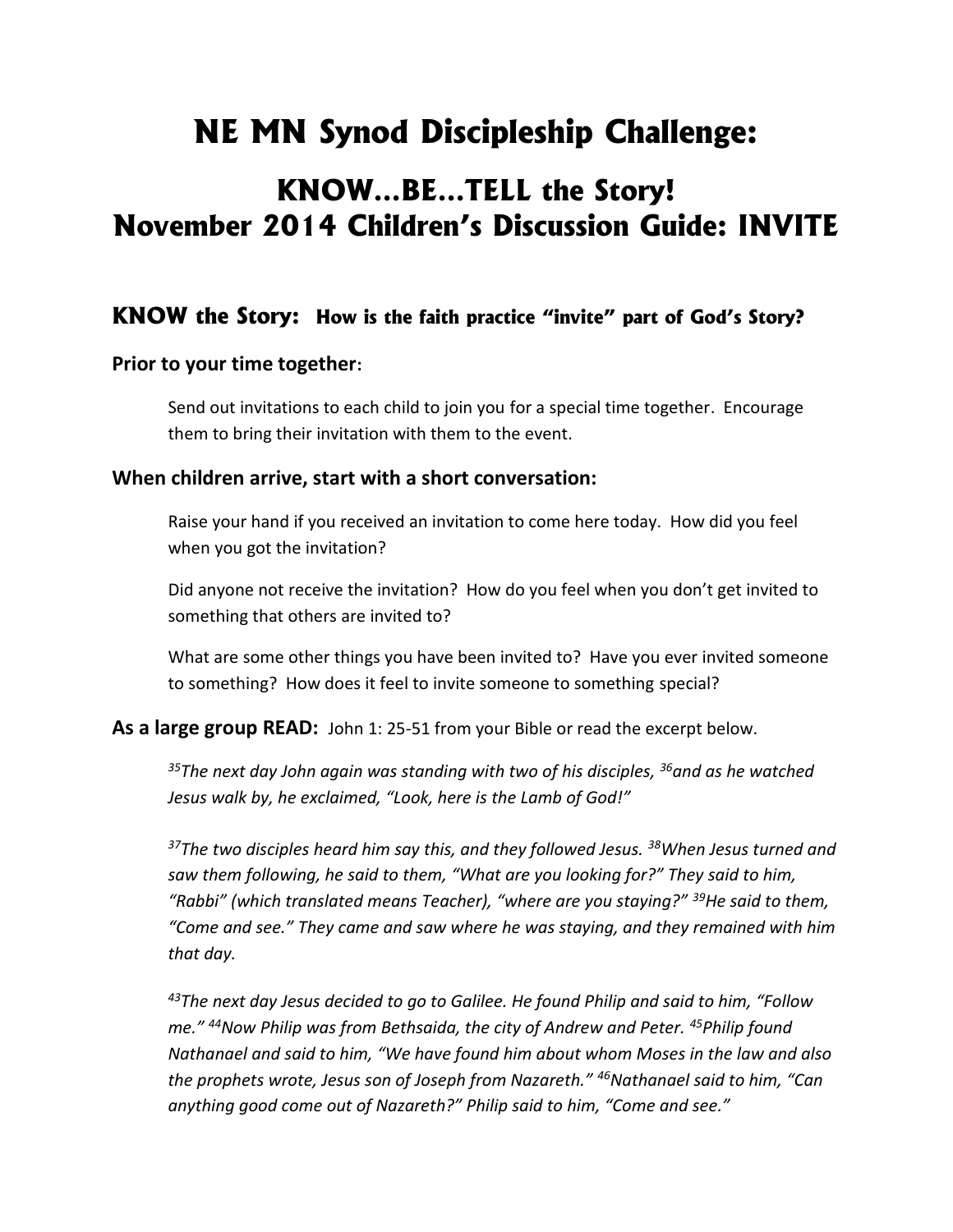#### **TALK:**

- o What is happening in this text? Have the group retell the story in their own words.
- o When the disciples are curious about where Jesus is staying and what Jesus is up to, what does Jesus invite them to do? *(Come and see)*
- o Later, after Philip has followed Jesus, he finds Nathanael and tells him the good news about Jesus. How does Philip describe Jesus? *(He is the one Moses and the prophets wrote about, the son of Joseph from Nazareth.)*
- o Nathanael is not sure he can believe what Philip is telling him. What does Philip invite Nathanael to do? *(Come and see)*

# **BE the Story:** *How has the faith practice "invite" been part of my Story, my faith journey?*

### **Prior to your gathering:**

Set up a special surprise, in a separate space not visible from where you are gathered for your opening large group. Maybe you have the space set up like a party with balloons and cupcakes. Maybe you have invited someone to bring in their pet to share with the children. Make it something that children will want to be invited to "come and see" and be a part of.

### **In the large group say:**

I have something special happening in the other room.

Raise your hand if you are curious about what is in the other room?

Raise your hand if you would like to "come and see" what is going on in the other room.

Select one child to go with you into the other space. Allow them to "see" as well as use their other senses to experience what you have set up in the other space.

Return to the large group. Have the child tell the large group what they saw and experienced. Ask the child to invite the group to "come and see".

Move the large group into your special space. After everyone has "seen" and experienced the special surprise. Go around the room and let everyone share what they "saw" and experienced and how it made them feel.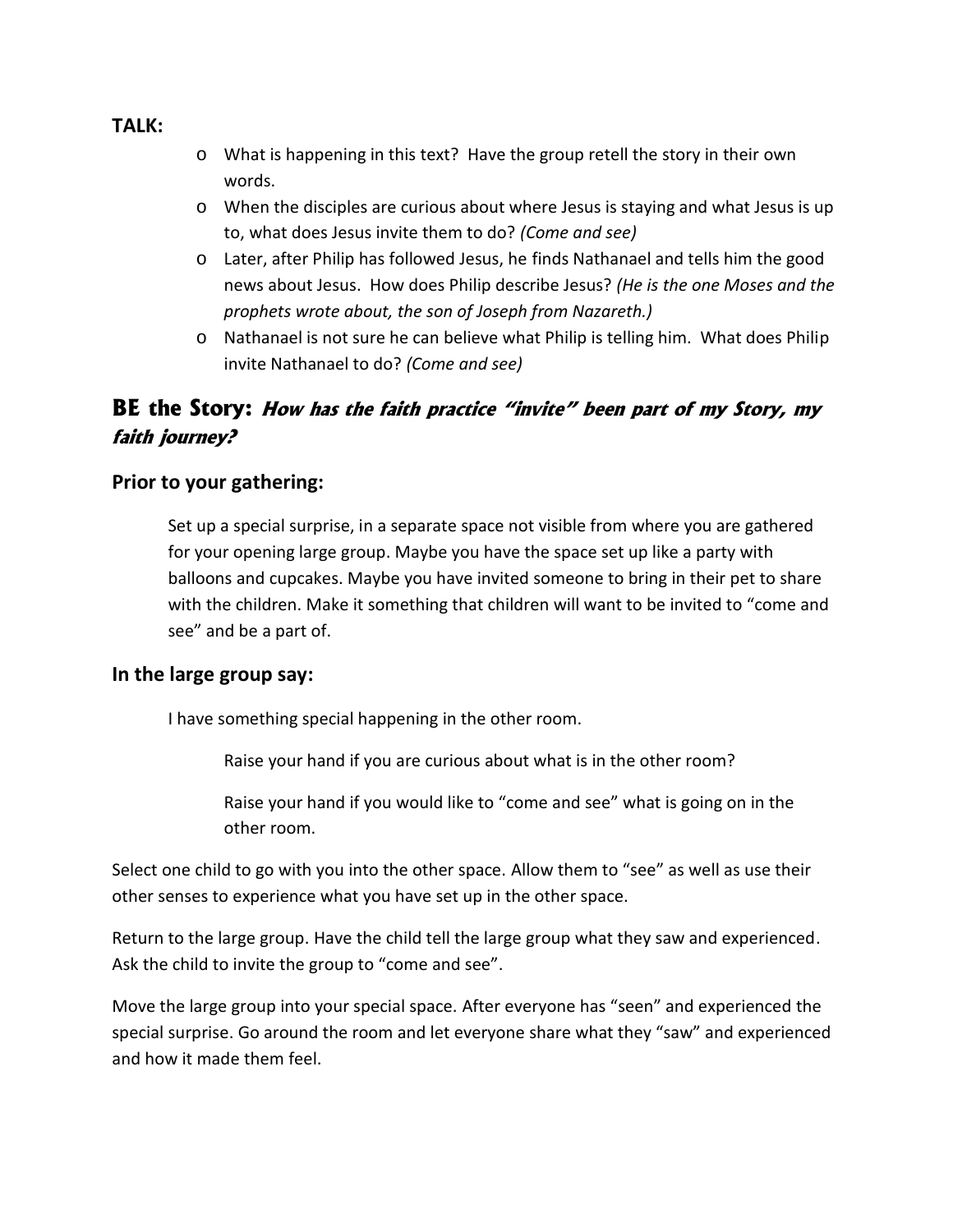# **Connect:**

- o Which did you enjoy more, hearing about what was in this special room or getting to "come and see" and experience it for yourself?
- o Ask the first child that was picked to "come and see" how it felt to get to share with others what was in the room and invite them to come along?
- o Ask the whole group if they enjoyed telling one another about what they had experienced,

# **Reflect:**

We are to be like Jesus. As disciples, like Philip, we are to look for opportunities to invite others to "come and see" the good news of Jesus.

- o Who has told you about how special Jesus is and shared the good news with you in your life?
- o Who has invited you to "come and see" Jesus or experience Jesus at work in the church and the world? Share a time you were invited to "Come and See" the good news of Jesus.

# **TELL the Story:** *How can I share this faith practice "invite" so it can be part of my neighbor's story?*

In our story from the Bible, there are two parts to inviting:

First Philip is able to tell the good news he has experienced. Before Philip invites Nathanael to "come and see" Jesus, he shares who he thinks Jesus is and how he believes Jesus is at work in the world.

Secondly, Philip is able to invite the other to "come and see", to be part of the experience.

We are called to share our story. To tell in words who we think Jesus is and how we believe Jesus is at work in the world. We are then called to invite others to experience Jesus and God at work in the world for themselves.

Invite the children to take part in a special "Jesus experience" before the end of your session. You could:

 Talk about how Jesus loves everyone and invites us to love one another, then have them tie a blanket for someone in the community or congregation.